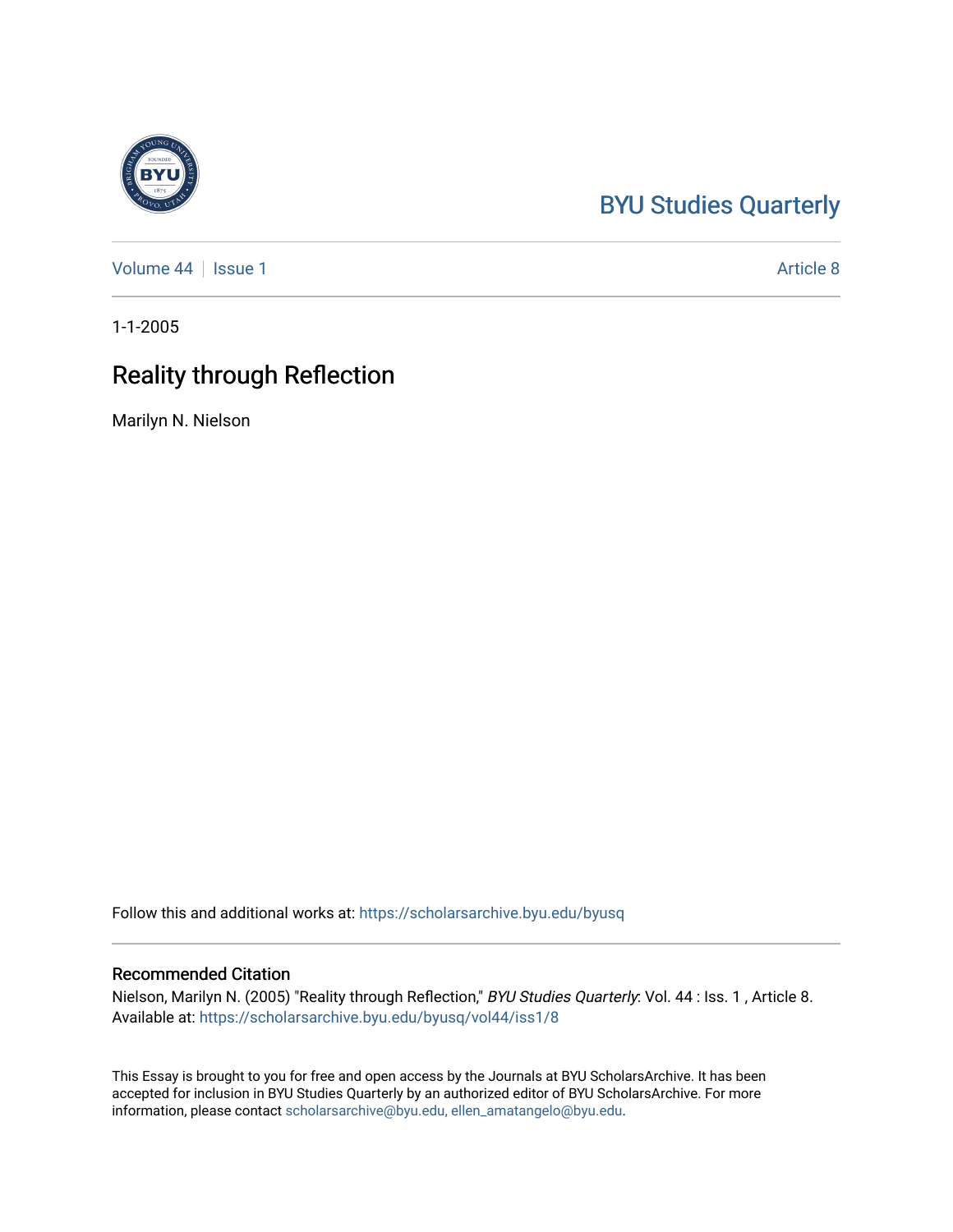## Reality through Reflection

*Marilyn N. Nielson* 

The only times I find a chance to write in my journal are those times when I have nothing interesting to write about. I used to write in my when I have nothing interesting to write about. I used to write in my journal all the time before I got married, and it's full of all this meticulous detail about the dates I went on, who said what, what we ate, who won the basketball game, and so on. Interesting, in a morbid sort of way, I suppose, but certainly not anything I'd like published in "Inspiring Stories of our Pioneer Forbears." But then in my journals from the time I met my husband, Sam—covering all the fantastic times I had getting to know him, and getting married, and going to the temple, and giving birth to our astonishing son, Abraham, who does something new to amaze me every ten minutes—practically every entry starts with, "Well, a lot has happened in the last five months . . ." and then proceeds to hit a few highlights in absolutely meager prose because I can't replicate or remember or even stir up much enthusiasm for any details at that point.

I suppose I could give up writing in my journal completely, and just dedicate myself to pure "living." But I'm convinced that writing, or reflection, can't be dismissed so lightly. My father the physicist once explained to me that if I were to fire an electron at a screen, I could think of it in terms of a wave before it hit the screen. As long as it was unobserved, it would act like a wave, called a wave of probability. However, as soon as I observed the electron, it would no longer be a wave, but a particle, landing in one precise place. The process works as if some cosmic dice-thrower simply threw the dice to decide which of all *the possibilities* (which, in the wave, make peaks and valleys *of probability)* will actually become reality. The really interesting thing here is that there is no reality until the electron is *observed.* I can

*BYU Studies 44, no. 1 (2005)* 151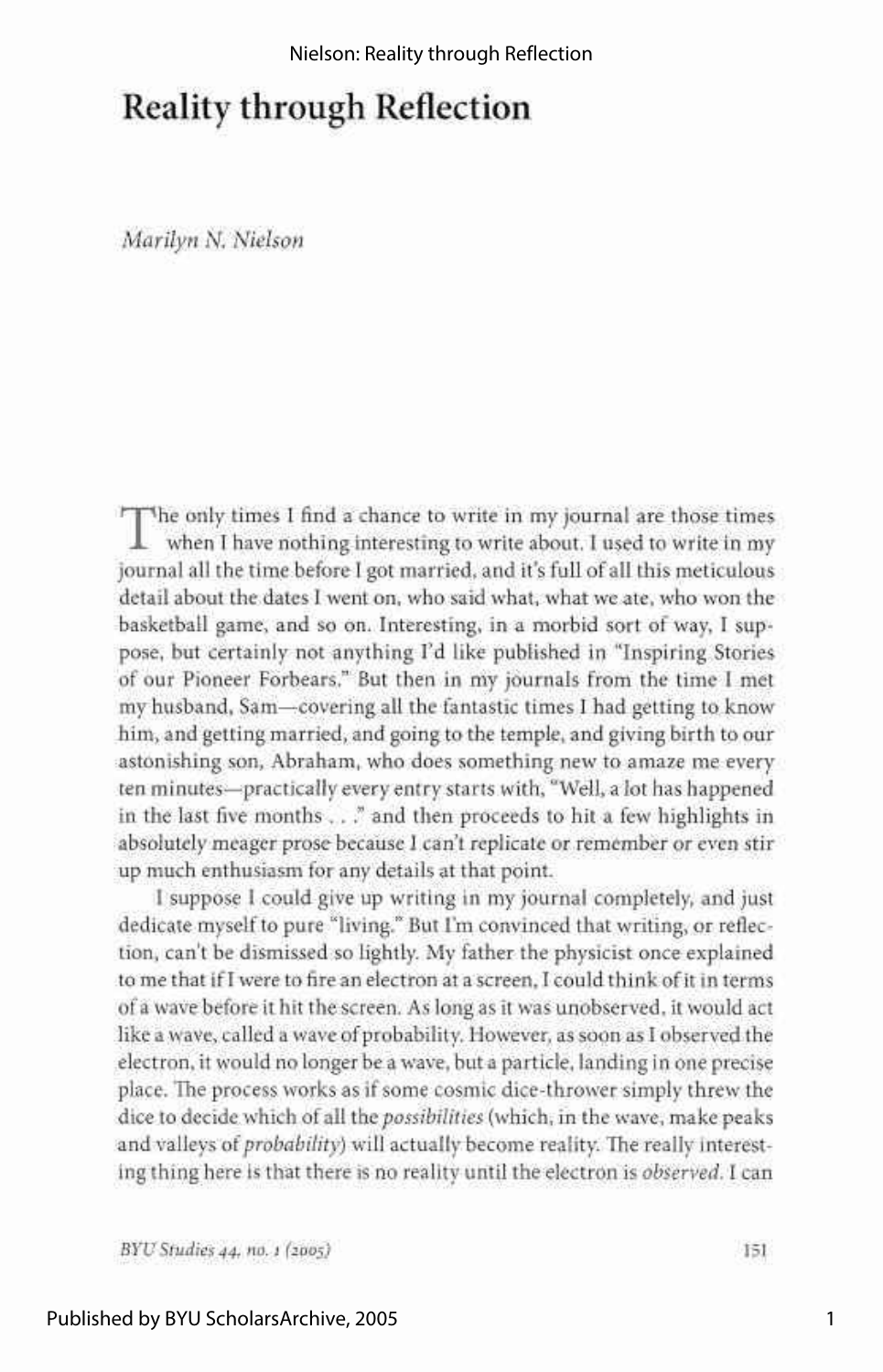#### BYU Studies Quarterly, Vol. 44, Iss. 1 [2005], Art. 8

152 ~ *BYU Studies* 

draw no conclusions about an unwatched electron. It is as if my observation *creates* the reality.

Like that electron-bombarded screen, my life is constantly being hit by a barrage of experiences. In fact, so many things are always happening that I run the risk of forgetting to "observe"—to think about, talk about, write about—in short, to *reflect on*—what's going on. And if I fail to reflect on my experiences, they never become truly real. If I want to live the fullest kind of life, I *must* find time for reflection.

Of course, finding time to reflect is easier said than done. The most reflection-worthy experiences are also usually the most energyconsuming—thus my frustration with journal-writing. And all of us face this dichotomv—between living life, and reflecting on it—all the time. For instance, just this minute, Abraham was standing here holding a duck in one hand and a cup in the other, and he said, "One cup, and one duckie." And then he sighed and said *"Two* so many things!" So then I had to stop typing this and go write that down in his "cute sayings" book so I wouldn't forget it. But while I was gone I probably missed three more cute things that he said. So, I'm convinced, there must be a balance. If I give myself totally over to the moment, and never record or reflect on anything, then I'll either forget it all or it won't mean anything to me. But if I'm too busy reflecting on life, I'm not really living it, either, and pretty soon I won't even have done anything *worth* reflecting about.

How can we resolve this conflict between reflection and experience? For God, maybe there is no conflict. He can probably do both at once. I imagine that he can experience everything fully, and completely enjoy it, while at the same time thinking and making connections in his head, about what it means, and how it all fits into the divine pattern, and what his logical next step should be. Maybe that's what he meant when he said that "all things are present before mine eyes" (D&C 38:2). But, all things *not* being present to us here in mortality; we have to choose, at any given moment, whether to *experience* or to *reflect* on experience. The closest thing to simultaneity I can achieve seems to be a kind of rapid flip-flop between experience and reflection. Maybe if I learn to do it fast enough it will be like those revolving functions you learn about in calculus, which actually could hold a volume of, say, water, even though they're two dimensional, because they're spinning so fast around the axis.

I think the difference between the two ways of seeing, between experience and reflection, are paralleled in the difference between running and walking. When I go running, I catch glimpses of things, snatches of other people's lives. I never really have time for a full examination of anything. But then, while running, I also have plenty of time to think. I amuse myself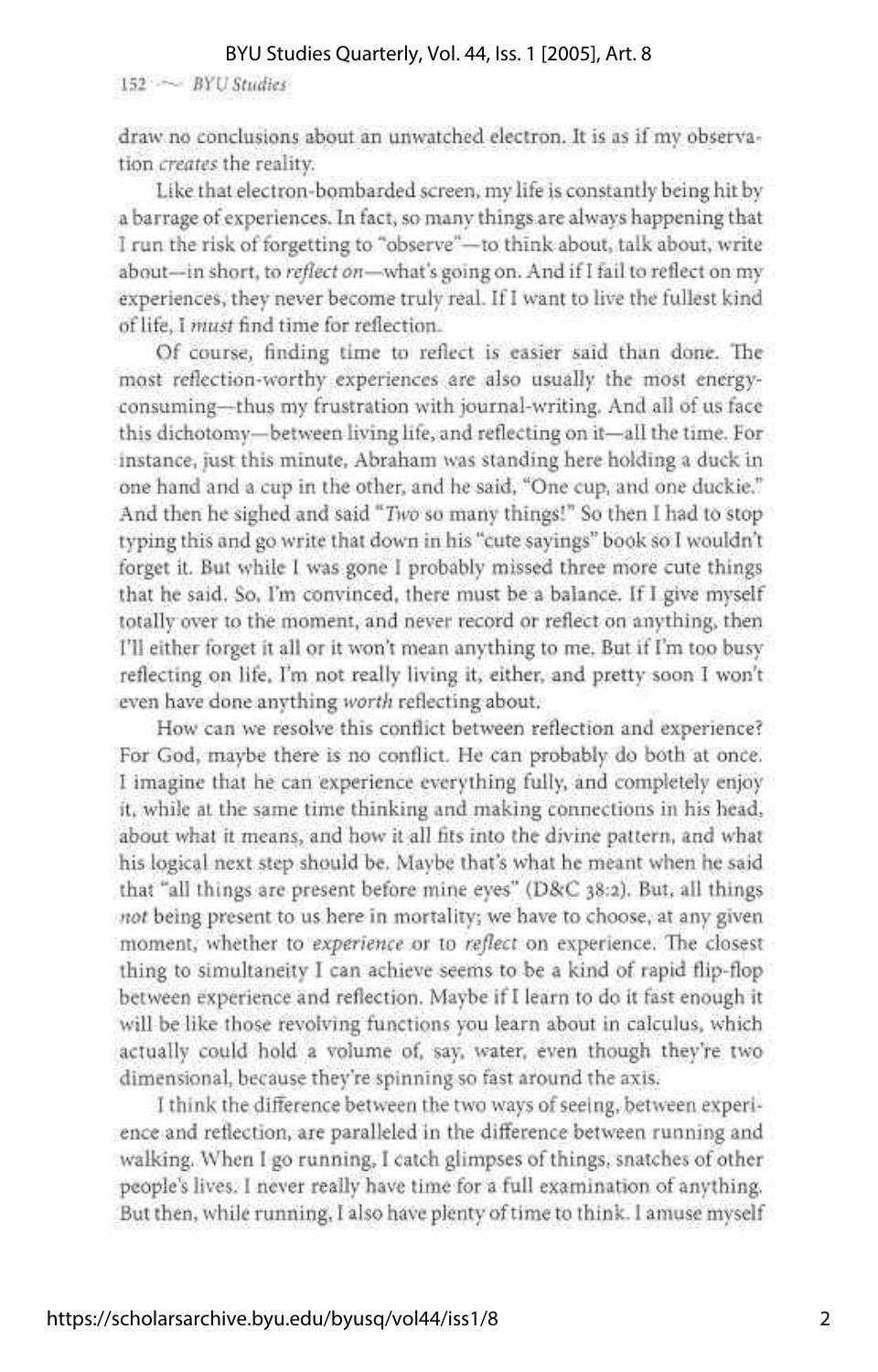by making up stories, filling out the things I've seen. Everything is in pieces: the bloodstain on the street, the blue light of a television flickering at five a.m., the suitcase leaning against a screen door. Everything takes on some kind of significance, and suddenly I'm seeing connections everywhere. Things make sense to me, but in a sort of unearthly, detached way. But even though running is a great time to reflect, it's also a time when I'm not really *part* of anything. I'm just an observer, outside of real life, not getting involved.

On the other hand, when I take walks with Abraham, I'm totally involved with real life. I'm so involved that I don't have time to reflect at all. Instead I'm pointing out stop signs and dump trucks and doggies, and trying to avoid the puncture weeds in the empty lot, and deciding if we have time for just one more trip down the slide before we have to go home and make lunch. I'm experiencing it all, even though I'm not exactly aware of it. The sun on my back, a train whistle, the sound of backhoes digging up pipes on the mountain.

Maybe there's no way to say which way—running or walking, reflection or experience—is more "real." Of course the experience itself is what all reflection must start with. But I'm convinced that *meaningful* reality comes most often after reflection. In other words, only after writing about it, thinking about it, do the experiences start to mean something. Thinking back on those summer walks I just described, I can almost see it—the shape, the pattern of our summer. Walking, lying on the grass, blowing bubbles. What seemed like merely a collection of sensations at the time has somehow taken on shape, has become "summertime"—which it didn't become, really, until the summer had passed. When I reflect on past experiences, they gain a significance they didn't possess before.

Abraham feels the weight of reflection too, I know, even at age two. We went to the Monte Bean museum and he ran around gleefully, exclaiming about the elephant, running up the stairs, pressing all the buttons to make the animal pictures go on. But that night when we were telling Sam about it, I kept reminding Abraham of things—"And then we saw... Remember, Abe? What was the hippo doing?" "Hippo opening big, big mouth!"—and I think he enjoyed *that* even more. Somehow, talking about it was making the experience more real, more permanent, for him. Now he says to me five times a day, "Mommy and Abey talk about Bean Museum again?" And we go through it all over again. As we reflect on the experience, it solidifies in our minds. It becomes a "better," or a more full, a more permanent, memory.

Even more important, perhaps, is that without reflection, we might not have memories at all. That's why my journal is often so boring just when it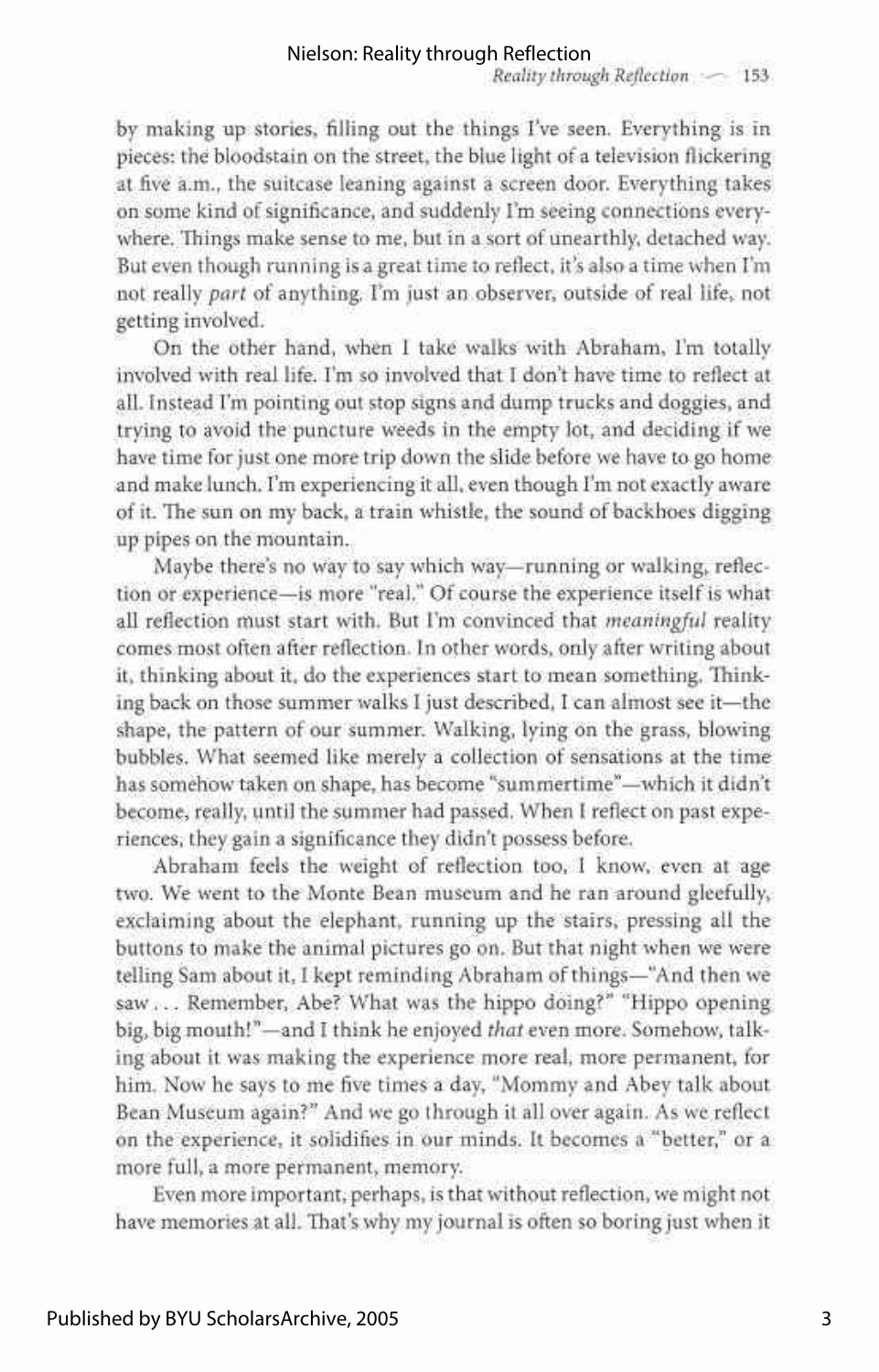### BYU Studies Quarterly, Vol. 44, Iss. 1 [2005], Art. 8

154 ~ *BYU Studies* 

ought to be the most exciting. I was too busy *experiencing* to *reflect,* and by the time I do reflect, I've forgotten the little things. Yes, without reflecting on it, I would remember that I *had* a baby. I would remember the hospital and how much he weighed. But the first time I heard his meowing baby cry, saw his blue fishy body, the way the sun came over Timpanogos like hope coming into the world, the way his tiny hands had dimples instead of knuckles—that would all be lost to me if I hadn't reflected on it.

There are probably a million experiences I've never reflected on, and therefore forgotten (and thankfully so, in some cases). But I shudder to think of others that might have been lost in the well of unremarked memory. For example, once my brother Karl and I were at the dentist waiting for my mom in the waiting room. A couple of older ladies walked in and settled themselves in the two chairs next to Karl. "How are you, young man?" said one. (People like Karl. He has an honest face.) Karl murmured a reply and the two old ladies started to converse discreetly. A look of intense pain came over Karl's face as he looked over at me. "Marilyn! I have a problem!" he hissed.

"What?" I hissed back.

"I can't really say!" he whispered.

"Then tell me later," I said, laughing.

"It needs to be solved before we leave!" breathed Karl urgently.

"Then what *is* it?" I said.

Karl leaned closer. "That lady is ... sitting... on ... my... *toothbrush!"*  he howled silently. I stifled a snort of laughter. A hurt look appeared on Karl's face. "It's not *funny,"* he said.

"You'll think of something," I choked out. The lady rearranged her legs, and Karl winced. My mom finished paying the bill and walked over to us. "Shall we go?" she said. "I can't," said Karl, in what was actually quite a calm voice for someone in his current circumstances. So we sat and waited for the ladies to leave. I read three *Sport's Illustrated^* in the time it took. I don't think Karl was ever quite the same again.

Maybe it wouldn't matter much if I forgot that. Maybe Karl doesn't even remember. But if I hadn't written that down at some point, it would all be lost to me, and I'm glad it isn't.

Of course, we shouldn't *neglect* experience in favor of reflection. I want time to think about the philosophical questions of life, but I don't want to plunge myself into a theoretical haze. If Abraham and I talk about our Monte Bean museum trip for the rest our lives without ever going for another visit, or to another museum, the act of reflection will probably lose its value for us. Anyway, there's no guarantee that my reflections on some experience will necessarily be *more* valuable than the experience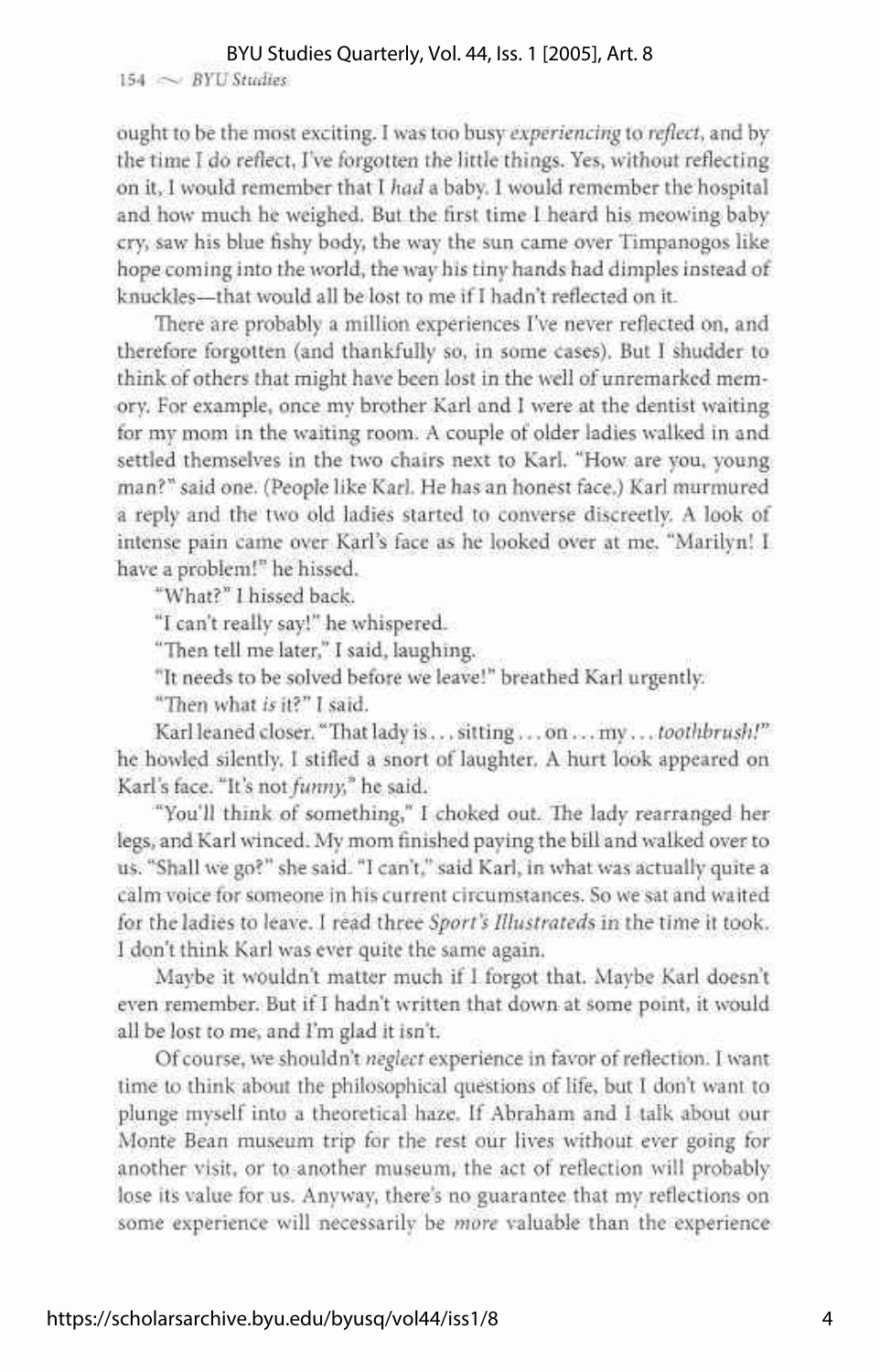itself. Sometimes I think I see some kind of pattern in my life, and then something happens that throws it all off. I suppose that until we're in the ultimate reflective mode—postmortal life, I assume—we won't really have the whole picture and so won't be able to draw unshakeable conclusions. Our reflection will be limited because our experience is limited, and any inferences we draw will be partially just guesses.

Still, I'm convinced that even those guesses have value. It's like those "Interpreting Historical Data" questions you have to write for the AP history tests in high school. One time I was complaining about them to my brothers; the questions ask you to compare the weirdest things sometimes, and it frustrated me. They sympathized, and I then forgot all about it until history class a few weeks later, when a piece of white paper fell from between the pages of my history book. I picked it up. *Interpreting Historical Data,* it said. I read further:

The Civil War started exactly 77 years before the Bolshevik Revolution. Using the world map, analyze the relationship between the distance between St. Petersburg (Leningrad) and South Carolina and relative latitudes and the date of each historical event. Your answer should take into account the ancestral relationship between John Brown and Karl Marx as well as historical attitudes towards Negroes and Jews.

What does your answer teach you about the historical importance of the Federalist Papers, the Communist Manifesto, and the Magna Carta? Does this apply to the price of tea in China? Hint: e^(m77x)=x+77.

I started laughing. The paper was in Karl's handwriting, not that I couldn't recognize his hand in it a mile away. The scary thing was, at that point I'd gotten so good at "interpreting the data" that if it had been a real test question, I probably could have come up with something pretty good, and gotten a high score on it too. Sometimes I feel like I'm doing the same thing with my life. It's like an English literature test, and I'm making all these broad, bold statements ("Frost's sparse use of water imagery in the poem symbolizes his anger at Christ, the 'Living Water'") without really knowing if they're true. But the point is, I don't think it's harmful to make those kind of self- or life-summarizing statements, as long as I'm giving them actual thought. English teachers don't usually care about the interpretation nearly as much as the process you used to arrive there. The process of reflecting on my life, writing about it and talking about it and thinking about it, even just *speculating* about it, helps me make sense of it according to my current understanding.

As my life cycles along, bouncing back and forth between the exciting times where I'm so busy living I have no time to think about anything, and the unexciting times when all I'm doing is mentally reliving and digesting